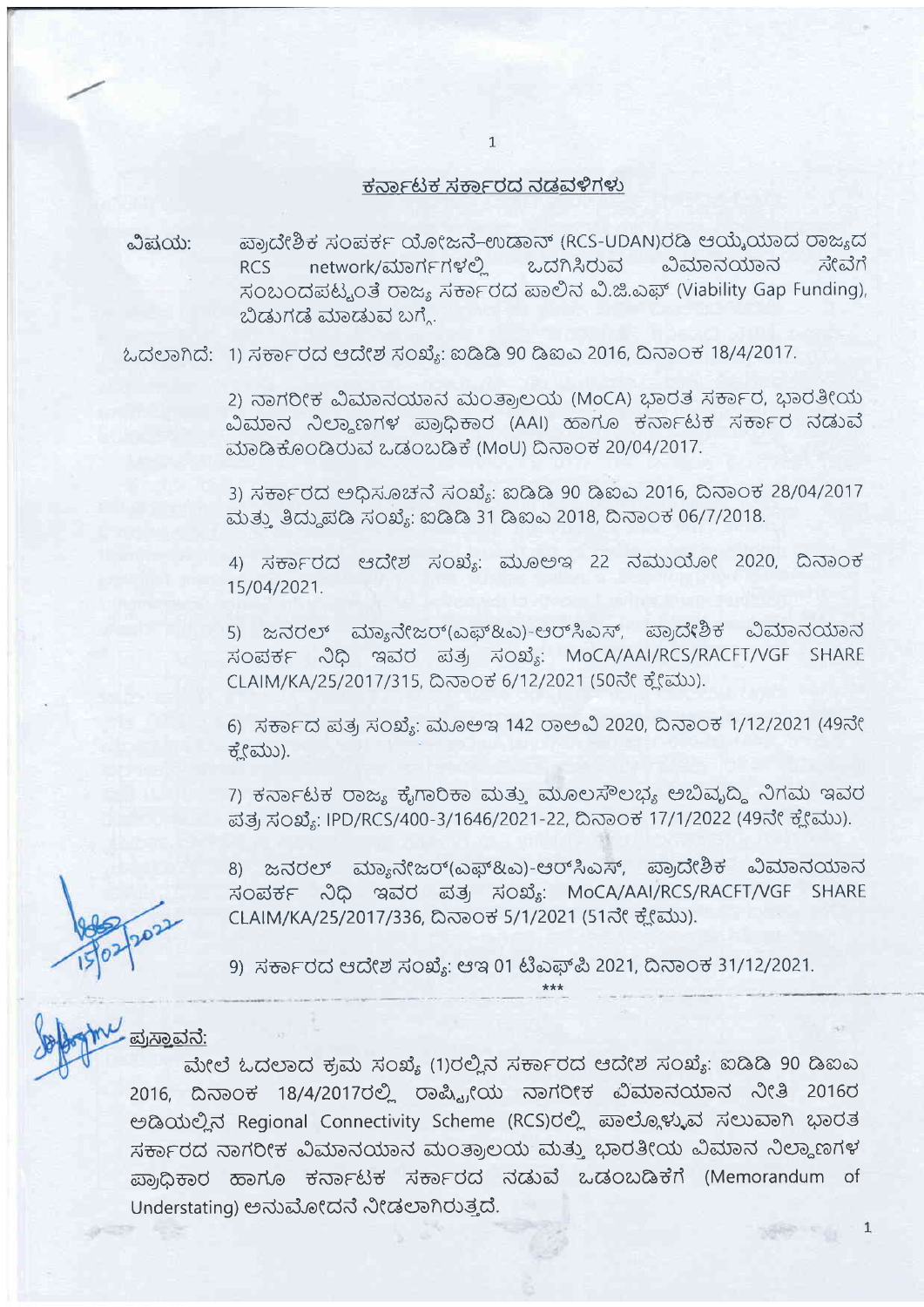ಮೇಲೆ ಓದಲಾದ ಕ್ರಮ ಸಂಖ್ಯೆ (2)ರಲ್ಲಿ ನಾಗರೀಕ ವಿಮಾನಯಾನ ಮಂತ್ರಾಲಯ (MoCA)  $2.$ ಭಾರತ ಸರ್ಕಾರ, ಭಾರತೀಯ ವಿಮಾನ ನಿಲ್ದಾಣಗಳ ಪ್ರಾಧಿಕಾರ (AAI) ಹಾಗೂ ಕರ್ನಾಟಕ ಸರ್ಕಾರ ನಡುವೆ ದಿನಾಂಕ 20/04/2017 ರಂದು ಒಡಂಬಡಿಕೆಗೆ ((MoU) ಸಹಿ ಮಾಡಲಾಗಿದೆ.

ಮೇಲೆ ಓದಲಾದ ಕ್ರಮ ಸಂಖ್ಯೆ (3) ರಲ್ಲಿನ ಸರ್ಕಾರದ ಅಧಿಸೂಚನೆ ಸಂಖ್ಯೆ: ಐಡಿಡಿ 90  $3.$ ಡಿಐಎ 2016, ದಿನಾಂಕ 28/04/2017 ಮತ್ತು Addendum No IDD 31 DIA 2018, ದಿನಾಂಕ 6/7/2018 (ಸರ್ಕಾರದ ಆದೇಶ ಸಂಖ್ಯೆ: ಐಡಿಡಿ 90 ಡಿಐಎ 2016, ದಿನಾಂಕ 18/4/2017ರಲ್ಲಿ ನೀಡಲಾಗಿರುವ ಅನುಮೋದನೆಯಂತೆ) ಮೈಸೂರು (ಮಂಡಕಳ್ಳಿ), ಬೀದರ್, ಬೆಂಗಳೂರು, ವಿದ್ಯಾನಗರ (ಬಳ್ಳಾರಿ) ಮತ್ತು ಹುಬ್ಬಳ್ಳಿ ವಿಮಾನ ನಿಲ್ದಾಣಗಳನ್ನು Regional Connectivity Scheme (RCS) ಸೇರಿಸಲಾಗಿದೆ. ಸದರಿ ಅಧಿಸೂಚನೆಯ ಕಂಡಿಕೆ 2(e)ರ ಉಧ್ಯತ ಭಾಗ ಈ ಕೆಳಕಂಡಂತೆ ತಿಳಿಸಿದೆ:

"2.e. State Government shall provide 20% share of VGF determined pursuant to this scheme. The State Government shall need to reimburse its VGF share within 3 months of being asked by the Central Government. In case the State Government does not reimburse, a notice will be sent by the Central Government requiring reimbursement within 1 month of the notice, failing which, the Central Government / Implementing Agency will not consider any further RCS proposals under the Scheme for connecting airports from the State."

ಮೇಲೆ ಓದಲಾದ ಕ್ರಮ ಸಂಖ್ಯೆ(4)ರ ಸರ್ಕಾರದ ಆದೇಶ ಸಂಖ್ಯೆ: ಮೂಅಇ 22 ನಮುಯೋ  $4.$ 2020, ದಿನಾಂಕ 15/4/2021 ರಲ್ಲಿ ಪ್ರಸಕ್ತ 2021-22ನೇ ಸಾಲಿನಲ್ಲಿ ರಾಜ್ಯದ ಅಯವ್ಯಯದಲ್ಲಿ ಲೆಕ್ಕ ಶಿರ್ಷಿಕೆ "3451-00-090-1-18-059 Regional Air Conectivity other expenses (ಪ್ರಾದೇಶಿಕ ವಾಯು ಸಂಪರ್ಕ-ಇತರೆ ಖರ್ಚುಗಳು)" ಅಡಿ ಒದಗಿಸಲಾಗಿರುವ ಅನುದಾನದಲ್ಲಿ ಭಾರತ ಸರ್ಕಾರದ ನಾಗರೀಕ ವಿಮಾನಯಾನ ಮಂತ್ರಾಲಯವು Regional Connectivity Scheme (RCS)-UDAN ಅಡಿ ರಾಜ್ಯದ ಐದು ವಿಮಾನ ನಿಲ್ದಾಣಗಳ ಮೂಲಕ ವಿಮಾನಯಾನ ನಡೆಸುತ್ತಿರುವ ವಿಮಾನಯಾನ ಸಂಸ್ಥೆಗಳಿಗೆ ನೀಡಲಾಗಿರುತ್ತಿರುವ Viability Gap Funding ಸಹಾಯಧನದ ಪೈಕಿ ಶೇಕಡ 20ರಷ್ಟು ಮೊತ್ತವನ್ನು ರಾಜ್ಯ ಸರ್ಕಾರದ ವತಿಯಿಂದ ಬಿಡುಗಡೆ ಮಾಡಲಾಗುತ್ತಿದೆ. ಸದರಿ ಮೊತ್ತವನ್ನು ರಾಜ್ಯ ಸರ್ಕಾರವು ಕರ್ನಾಟಕ ರಾಜ್ಯ ಕೈಗಾರಿಕಾ ಮತ್ತು ಮೂಲಸೌಲಭ್ಯ ಅಭಿವೃದ್ಧಿ ನಿಗಮ ನಿಯಮಿತದ ಮೂಲಕ ಭಾರತ ಸರ್ಕಾರದ ಅಧೀನದಲ್ಲಿ ಬರುವ Regional Air Connectivity Fund Trustನ ಖಾತೆಗೆ ವರ್ಗಾಯಿಸಲಾಗುತ್ತಿದೆ ಹಾಗೂ ಸದರಿ ಲೆಕ್ಕಶೀರ್ಷಿಕೆ ಅಡಿ ಇದುವರೆಗೆ ಬಿಡುಗಡೆ ಮಾಡಿರುವ ಅನುದಾನದ ವಿವರಗಳು ಈ ಕೆಳಕಂಡಂತಿದೆ:

|        |                                                             |          | (ರೂ ಲಕ್ಷಗಳಲ್ಲಿ) |
|--------|-------------------------------------------------------------|----------|-----------------|
| ಕ್ರ.ಸಂ | ವಿವರ                                                        | ವೆಚ್ಚ    | ತಿಲ್ಲು          |
|        | ಸರ್ಕಾರದ ಆದೇಶ ಸಂಖ್ಯೆ: IDD 22 IDM 2020, ದಿನಾಂಕ                |          | 470000000       |
|        | 15/4/2021ರಲ್ಲಿ ಹಂಚಿಕೆ ಮಾಡಿರುವ ಅನುದಾನ                        |          |                 |
|        | ಬಿಡುಗಡೆ ಮಾಡಿರುವ ಅನುದಾನದ ವಿವರ                                |          |                 |
|        | ' ಸರ್ಕಾರದ ಆದೇಶ ಸಂಖ್ಯೆ: IDD 142 DIA 2020, ದಿನಾಂಕ   117793708 |          |                 |
|        | 22/4/2021 (33ನೇ, 43, 44 ಮತ್ತು 45ನೇ ಕ್ಲೇಮು).                 |          |                 |
|        | 'ಸರ್ಕಾರದ ಆದೇಶ ಸಂಖ್ಯೆ: IDD 142 DIA 2020, ದಿನಾಂಕ              | 39857379 |                 |
|        |                                                             |          |                 |

 $\overline{2}$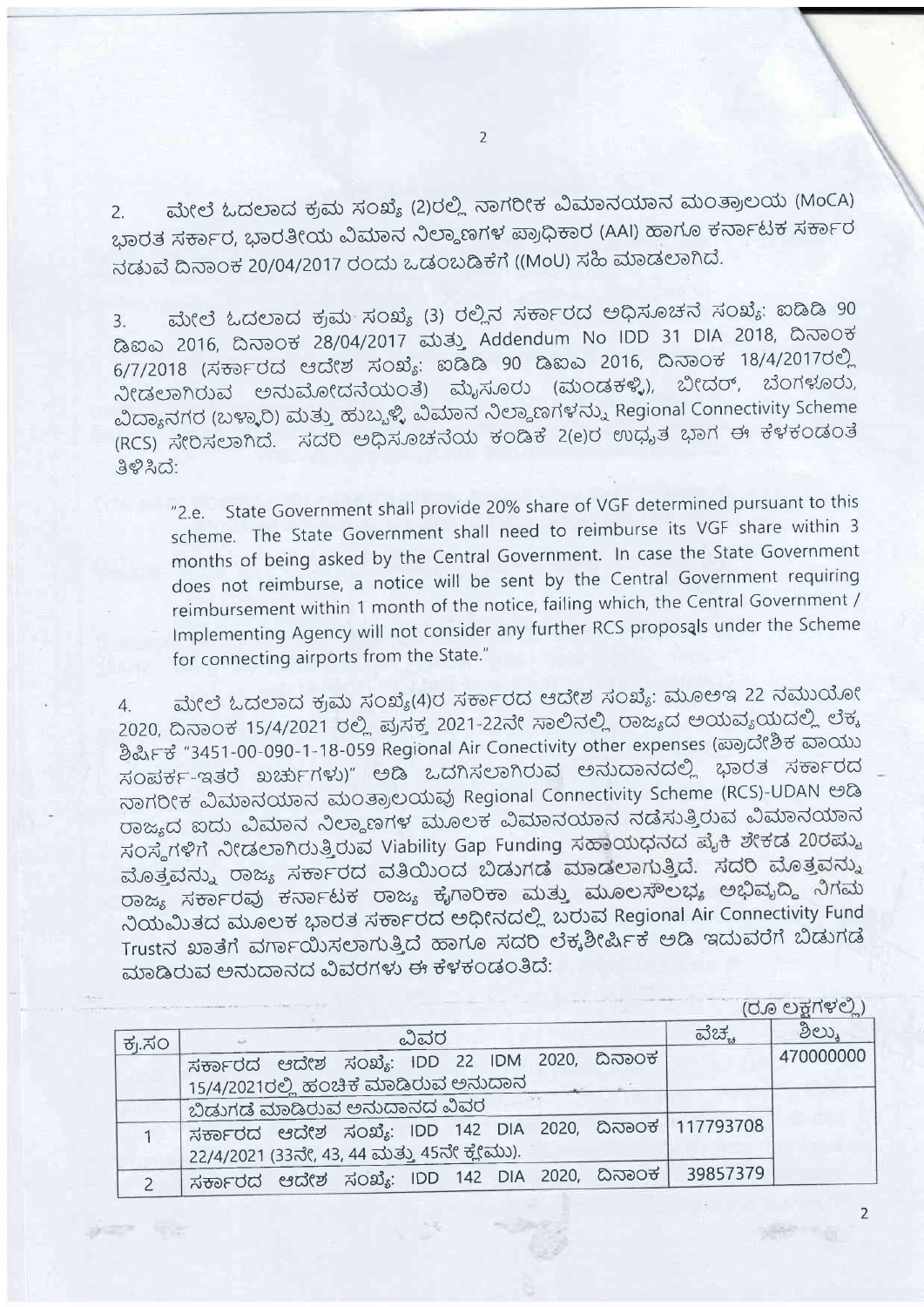|                | 31/8/2021 (47ನೇ ಕ್ಷೇಮು)                                                                                                                        |          |                     |
|----------------|------------------------------------------------------------------------------------------------------------------------------------------------|----------|---------------------|
| 3              | ಸರ್ಕಾರದ ಆದೇಶ ಸಂಖ್ಯೆ: IDD 142 DIA 2020, ದಿನಾಂಕ <br>27/9/2021 (46ನೇ ಕ್ಷೇಮು)                                                                      | 35578903 |                     |
| $\overline{4}$ | ಸರ್ಕಾರದ ಆದೇಶ ಸಂಖ್ಯೆ: IDD 142 DIA 2020, ದಿನಾಂಕ <br>29/10/2021 (48ನೇ ಕ್ಲೇಮು)                                                                     | 75269445 |                     |
|                | ಸರ್ಕಾರದ ಆದೇಶ ಸಂಖ್ಯೆ: IDD 143 DIA 2020, ದಿನಾಂಕ<br>15/11/2021 Airport Rescue and Fire Fighting Services &<br>Security Equipments ಶುಲ್ಕ ಮರುಪಾವತಿ. | 56820821 |                     |
|                |                                                                                                                                                |          | 325320256 143579744 |

ಮೇಲೆ ಓದಲಾದ ಕ್ರಮ ಸಂಖ್ಯೆ(5)ರ ಪತ್ರದಲ್ಲಿ ಜನರಲ್ ಮ್ಯಾನೇಜರ್(ಎಫ್&ಎ)- $5.$ ಆರ್ಸಿಎಸ್, ಪ್ರಾದೇಶಿಕ ವಿಮಾನಯಾನ ಸಂಪರ್ಕ ನಿಧಿ ಇವರ ಪತ್ರ ಸಂಖ್ಯೆ: MoCA/AAI/RCS/RACFT/VGF SHARE CLAIM/KA/25/2017/ 315, ದಿನಾಂಕ 6/12/2021 (50ನೇ ಕ್ಲೇಮು) ರಲ್ಲಿ ರಾಜ್ಯದ RCS network/ಮಾರ್ಗಗಳಲ್ಲಿ ಆಗಸ್ಟ್ ಮತ್ತು ಸೆಪ್ಟೆಂಬರ್-2021ರಲ್ಲಿ ವಿಮಾನಯಾನ ಸೇವೆಯನ್ನು ಒದಗಿಸಲಾಗಿದ್ದು, ಕೈಗೊಂಡಿರುವ ವಿಮಾನಯಾನ ಸೇವೆಗೆ ಸಂಬಂದಪಟ್ಟಂತೆ ಈ ಕೆಳಕಂಡಂತೆ ವಿವರಗಳನ್ನು ಸಲ್ಲಿಸಿರುತ್ತಾರೆ:

| S.<br>N <sub>o</sub> | <b>RCS Route</b>                                   | Name of SAO                            | Period    | <b>VGF Claim Amount</b><br>Disbursed (Rs.) |
|----------------------|----------------------------------------------------|----------------------------------------|-----------|--------------------------------------------|
| 1.                   | Hyd-Belagavi-Mysore- Hyd                           | Intergloble Aviation Ltd               | $Aug-21$  | 1,40,82,755                                |
| 2.                   | Hyd-Belagavi- Hyd                                  | SpiceJet Ltd.                          | $Aug-21$  | 35,50,950                                  |
| 3.                   | Mumbai-Belgaum-Mumbai                              | SpiceJet Ltd.                          | Aug- $21$ | 68,69,694                                  |
| 4.                   | Hyd-Belagavi-Mysore-Tirupati-<br>Hyd               | Turbo Megha Airways Pvt.<br>Ltd        | Sept-21   | 62,94,384                                  |
| 5.                   | Bengaluru-Bidar- Bengaluru                         | Turbo Megha Airways Pvt.<br><b>Ltd</b> | Sept-21   | 18,47,160                                  |
| 6.                   | Belgaum-Pune-Belgaum                               | Airline Allied Services Ltd            | Sept-21   | 49,57,260                                  |
| 7.                   | Hyd- Mysore- Hyd                                   | Airline Allied Services Ltd            | Sept-21   | 64,61,700                                  |
| 8.                   | Mysore-Cochin-Goa-Bangalore-<br>Kalaburagi         | Airline Allied Services Ltd            | Sept-21   | 2,41,51,680                                |
| 9.                   | Belgavi-Ahmedabad-Belgavi                          | Ghodawat Ent Pvt.                      | Sept-21   | 51,80,750                                  |
| 10.                  | Belgaum-Mumbai-Indore- Belagavi                    | Ghodawat Ent Pvt                       | $Sept-21$ | 56,89,900                                  |
| 11.                  | Bengaluru-Kalaburagi-Hindon-<br>Tirupati-Bangalore | <b>Ghodawat Ent Pvt</b>                | Sept-21   | 1,52,58,350                                |
| 12.                  | Hubli-Tirupati-Hindon-Hubli                        | Ghodawat Ent Pvt                       | Sept-21   | 82,84,000                                  |
| 13.                  | Belagaum-Surat-Belagaum                            | <b>Ghodawat Ent Pvt</b>                | Sept-21   | 28, 37, 130                                |
| $-14.$               | Belgaum-Jodhapur- Belgaum                          | Ghodawat Ent Pvt                       | Sept-21   | 31,08,450                                  |
| 15.                  | Hyd-Belagavi- Hyd                                  | SpiceJet Ltd.                          | Sept-21   | 49,71,330                                  |
| 16.                  | Mumbai-Belgaum-Mumbai                              | SpiceJet Ltd.                          | Sept-21   | 68,69,694                                  |
|                      |                                                    | Total (A)                              |           | 12,04,15,187                               |
| 17.                  | Kannur Hubli-Kannur                                | Intergloble Aviation Ltd               | $Aug-21$  | 98,08,922                                  |
| 18.                  | Belgaum-Nasik-Belgaum                              | Ghodawat Ent Pvt                       | Sept-21   | 19,36,800                                  |
|                      |                                                    | Total (B)                              |           | 1, 17, 45, 722                             |

 $\frac{1}{2}$ 

 $\overline{3}$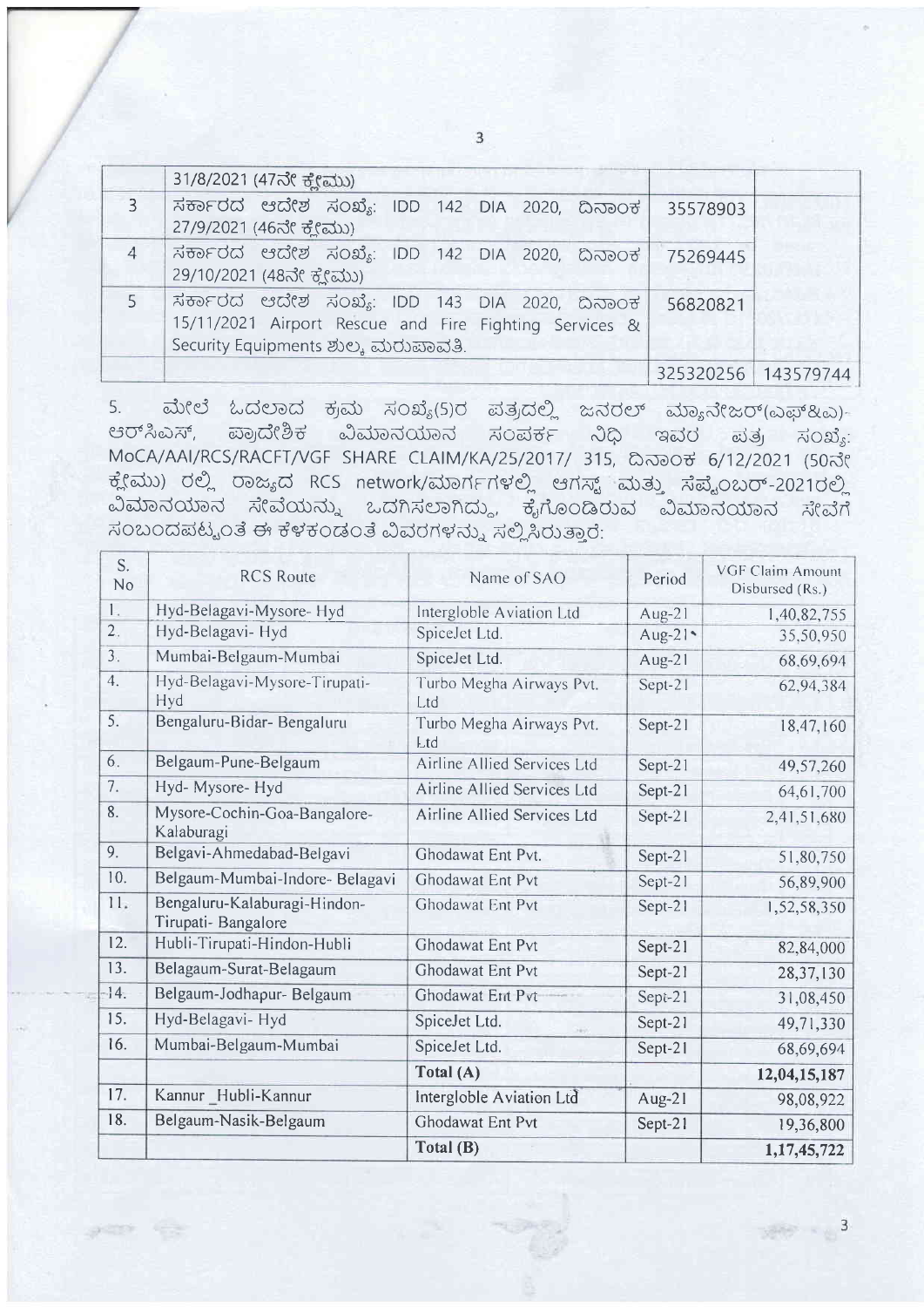ಸ್ಥದರಿ ಪ್ರತ್ಯದಲ್ಲಿ it is requested to reimburse an amount of Rs.2,52,57,610/- towards its share of VGF disbursed (2,40,83,037 + 11,74,572) being 20% of 12,04,15,187/- and 10% of Rs.1,17,45,722/- respt) to the Selected Airline Operators. Copy of invoices for VGF claims raised by SAO's are also enclosed. ಇದೇ ಪತ್ರದಲ್ಲಿ 49ನೇ ಕ್ಲೇಮಿಗೆ ಸಂಬಂಧಿಸಿದಂತೆ ರೂ.7.02.98.701/- ಬಾಕಿ ಇರುತ್ತದೆಂದು, ಸದರಿ ಮೊತ್ತವು, ಸಹ ಬಿಡುಗಡೆ ಮಾಡುವಂತೆ ಕೋರುತಾರೆ. ಆದರೆ, ಈ ಮೊತ್ತವನ್ನು ಈಗಾಗಲೇ ಮೇಲೆ ಓದಲಾದ ಕ್ರಮ ಸಂಖ್ಯೆ(6)ರ ದಿನಾಂಕ 1/12/2021ರ ಪತ್ರದಲ್ಲಿ ಲಭ್ಯವಿರುವ ಅನುದಾನದಿಂದ ಭರಿಸುವಂತೆ ವ್ಯವಸ್ಥಾಪಕ ನಿರ್ದೇಶಕರು, ಕೆ.ಎಸ್.ಐ.ಐ.ಡಿ.ಸಿ ಇವರಿಗೆ ಸೂಚಿಸಲಾಗಿದ್ದು, ಸದರಿಯವರು ಸದರಿ ಮೊತ್ತವನ್ನು ದಿನಾಂಕ 6/1/2022ರಂದು ಬಿಡುಗಡೆ ಮಾಡಲಾಗಿದೆ ಎಂದು ಮೇಲೆ ಓದಲಾದ ಕ್ರಮ ಸಂಖ್ಯೆ(7)ರ ದಿನಾಂಕ 17/1/2022ರ ಪತ್ರದಲ್ಲಿ ತಿಳಿಸಿರುತ್ತಾರೆ.

ಮೇಲೆ ಓದಲಾದ ಕ್ರಮ ಸಂಖ್ಯೆ(8)ರ ಪತ್ರದಲ್ಲಿ ಜನರಲ್ ಮ್ಯಾನೇಜರ್(ಎಫ್&ಎ)- $7.$ ಪ್ರಾದೇಶಿಕ ವಿಮಾನಯಾನ ಸಂಪರ್ಕ ನಿಧಿ ಇವರ  $\vec{a}$ ಆರ್ಸಿಎಸ್. ಪತ್ರ MoCA/AAI/RCS/RACFT/VGF SHARE CLAIM/KA/25/2017/ 336, ದಿನಾಂಕ 5/1/2021 (51ನೇ ಕ್ಷೇಮು) ರಲ್ಲಿ ರಾಜ್ಯದ RCS network/ಮಾರ್ಗಗಳಲ್ಲಿ ಆಗಸ್ಟ್ ಮತ್ತು ಸೆಪ್ಟೆಂಬರ್-2021ರಲ್ಲಿ ವಿಮಾನಯಾನ ಸೇವೆಯನ್ನು ಒದಗಿಸಲಾಗಿದ್ದು, ಕೈಗೊಂಡಿರುವ ವಿಮಾನಯಾನ ಸೇವೆಗೆ ಸಂಬಂದಪಟ್ಟಂತೆ ಈ ಕೆಳಕಂಡಂತೆ ವಿವರಗಳನ್ನು ಸಲ್ಲಿಸಿರುತಾರೆ:

| S.<br>No | <b>RCS Route</b>                                   | Name of SAO                      | Period        | <b>VGF Claim Amount</b><br>Disbursed (Rs.) |
|----------|----------------------------------------------------|----------------------------------|---------------|--------------------------------------------|
| L.       | Hyd-Belagavi-Mysore-Tirupati- Hyd                  | Turbo Megha Airways Pvt.<br>Ltd  | Oct-21        | 67,81,320                                  |
| 2.       | Bengaluru-Bidar- Bengaluru                         | Turbo Megha Airways Pvt.<br>Ltd  | $Oct-21$      | 19,63,800                                  |
| 3.       | Hyd-Belagavi- Hyd                                  | Intergloble Aviation Ltd         | $Sep-21$      | 1,39,70,460                                |
| 4.       | Hyd-Belagavi- Hyd                                  | Specejet Ltd                     | $Oct-21$      | 72,27,090                                  |
| 5.       | Belgavi-Ahmedabad-Belgavi                          | Ghodawat Ent Pvt.                | $Oct-21$      | 54,63,800                                  |
| 6.       | Belgaum-Mumbai-Indore- Belagavi                    | Ghodawat Ent Pvt                 | Oct-21        | 55,16,180                                  |
| 7.       | Bengaluru-Kalaburagi-Hindon-<br>Tirupati-Bangalore | Ghodawat Ent Pvt                 | Oct-21        | 1,51,41,325                                |
| 8.       | Hubli-Tirupati-Hindon-Hubli                        | <b>Ghodawat Ent Pvt</b>          | Oct-21        | 80,82,000                                  |
| 9.       | Belagaum-Surat-Belagaum                            | Ghodawat Ent Pvt                 | $Oct-21$      | 29,89,110                                  |
| 10.      | Belgaum-Jodhapur-Tirupati-Belgaum                  | Ghodawat Ent Pvt                 | Oct-21        | 42,81,940                                  |
| 11.      | Belguam-Pune-Belgaum                               | <b>Alliance Air Aviation Ltd</b> | Oct-21        | 26,06,450                                  |
| 12.      | Hyd-Mysore-Hyd                                     | Alliance Air Aviation Ltd        | $Oct-21$      | 72,07,200                                  |
| 13.      | Mysore-Cochin-Goa-Bangalore-<br>Kalaburagi         | Turbo Megha Airways Pvt.<br>Ltd  | Oct-21        | 2,59,18,165                                |
| 14.      | Hyd-Belgaum-Mysore-Tirupati-Hyd                    | Turbo Megha Airways Pvt.<br>Ltd  | $Nov-21$      | 26,81,964                                  |
| 15.      | Bangalore-Bidar-Bangalore                          | Turbo Megha Airways Pvt.<br>Ltd  | $Nov-21$      | 7,85,520                                   |
| 16.      | Hyd-Belagavi-Mysore-Hyd                            | Intergloble Aviation Ltd         | Oct-21        | 1,47,11,940                                |
| 17.      | Belgaum-Pune-Belgaum                               | Alliance Air Aviation Ltd        | <b>Nov-21</b> | 49,75,950                                  |
| 18.      | Mysore-Cochin-Goa-Banglaore-                       | Alliance Air Aviation Ltd        | $Nov-21$      | 2,97,34,810                                |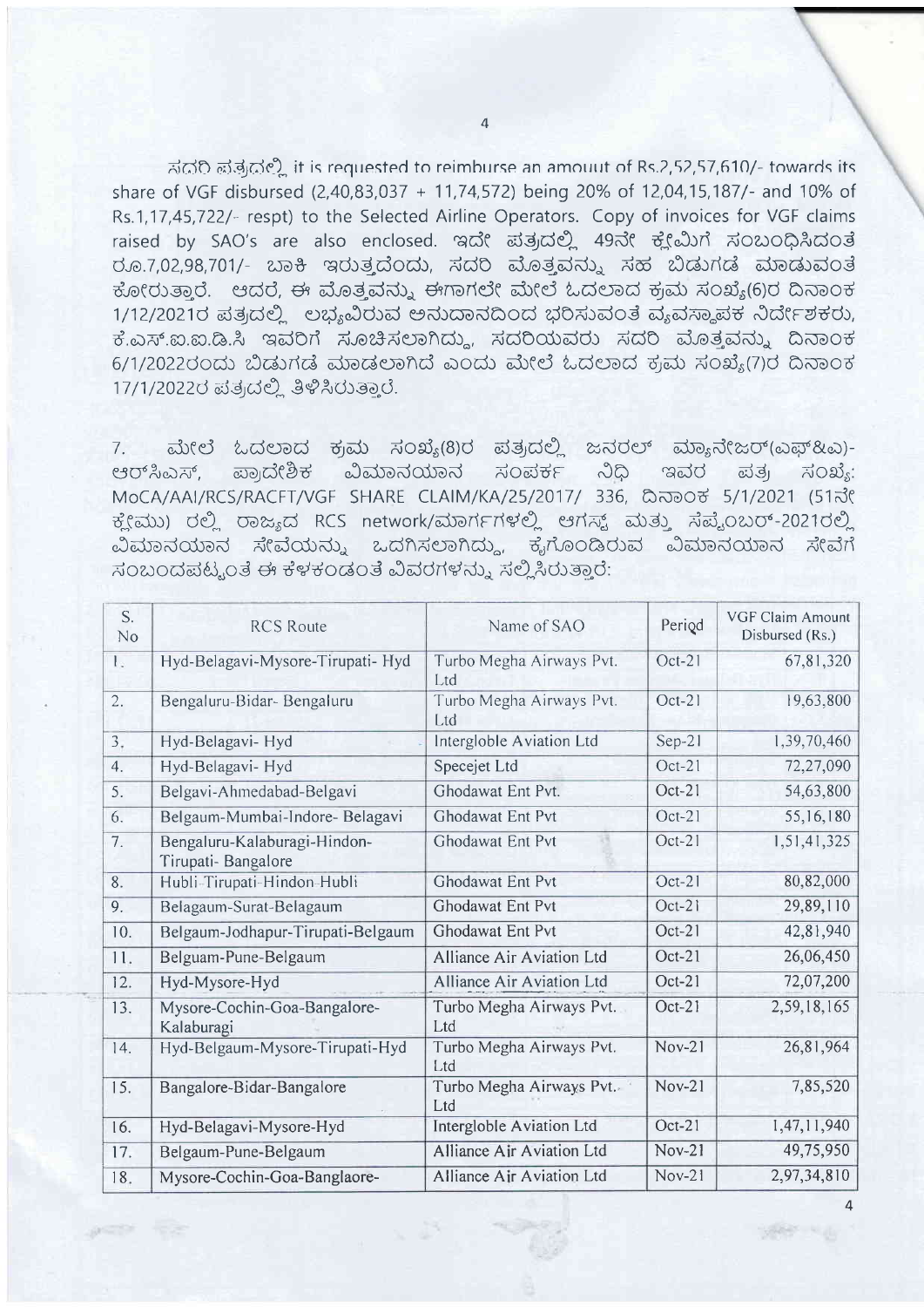|     | Kalaburi                |                                 |          |              |
|-----|-------------------------|---------------------------------|----------|--------------|
|     |                         | Total (A)                       |          | 16,00,39,024 |
| 19. | Belgaum-Cuddaph-Belgaum | Turbo Megha Airways Pvt.<br>Ltd | $Oct-21$ | 35,23,968    |
| 20. | Kannur Hubli-Kannur     | Intergloble Aviation Ltd        | $Sep-21$ | 94,87,318    |
| 21. | Belgaum-Nasik-Belgaum   | Ghodawat Ent Pvt.               | $Oct-21$ | 17,84,650    |
| 22. | Belgaum-Cuddaph-Belgaum | Turbo Megha Airways Pvt.<br>Ltd | $Nov-21$ | 13,78,944    |
| 23. | Kannur Hubli-Kannur     | Intergloble Aviation Ltd        | $Oct-21$ | 1,05,82,222  |
|     |                         | Total (B)                       |          | 2,67,57,102  |

ಸದರಿ ಪತ್ರದಲ್ಲಿ it is requested to reimburse an amouut of Rs.3,46,83,515/- towards its share of VGF disbursed (3,20,07,805 + 26,75,710) being 20% of 16,00,39,024/- and 10% of Rs.2,67,57,102/- respt) to the Selected Airline Operators. Copy of invoices for VGF claims raised by SAO's are also enclosed.

ಮೇಲೆ ಓದಲಾದ ಕ್ರಮ ಸಂಖ್ಯೆ (9)ರ ಸರ್ಕಾರದ ಆದೇಶದ ದಿನಾಂಕ 31/12/2021ರಲ್ಲಿ 2021-9. 22ನೇ ಸಾಲಿನಲ್ಲಿ ನಾಲ್ಕನೇ ಕಂತಿನ ಹಣ ಬಿಡುಗಡೆಗೆ ಆರ್ಥಿಕ ಅಧಿಕಾರ ಪ್ರತ್ಯಾಯೋಜನೆ ಬಗ್ಗೆ ಹೇಳಲಾಗಿದೆ.

ಪುಸ್ತಾಪಿತ ರೂ.5,99,41,125/- ಮೊತ್ತದ ಕ್ಲೇಮ್ ವೆಚ್ಚವನ್ನು ಪುಸಕ್ತ ಆರ್ಥಿಕ ವರ್ಷದ ಲೆಕ್ಕ ಶಿರ್ಪ್ರಿಕೆ "3451-00-090-1-18-059 Regional Air Conectivity other expenses (ಪ್ರಾದೇಶಿಕ ವಾಯು ಸಂಪರ್ಕ-ಇತರ ಖರ್ಚುಗಳು)" ಅಡಿ ಒದಗಿಸಲಾಗಿರುವ ಅನುದಾನದಲ್ಲಿ ಭರಿಸಬೇಕಾಗುತ್ತದೆ. ಈ ಲೆಕ್ಕಶೀರ್ಷಿಕೆ ಅಡಿ ಇದುವರೆಗೆ ಪ್ರಸ್ಥಾಪಿಸಿರುವ ಉದ್ದೇಶಕ್ಕೆ ರೂ. 26,84,99,435/-ಮತ್ತು Airport Rescue, Fire Fighting Services & Security Equipment ಸೇವೆಗಳ ಮರುಪಾವತಿಗೆ ದಿನಾಂಕ 1/1/2021 ರಿಂದ 30/6/2021ರವರೆಗಿನ ಬಾಬ್ತು ರೂ.5,68,20,821/- ಒಟ್ಟಾರೆ ರೂ.32,53,20,256/-ಬಿಡುಗಡೆ ಮಾಡಲಾಗಿದ್ದು, ರೂ.14,35,79,744/- ಅನುದಾನ ಬಾಕಿ ಉಳಿದಿರುತ್ತದೆ.

ಪ್ರಸ್ತಾವನೆಯನ್ನು ಪರಿಶೀಲಿಸಿ, ಈ ಕೆಳಕಂಡಂತೆ ಆದೇಶ.

## ಸರ್ಕಾರದ ಆದೇಶ ಸಂಖ್ಯೆ:ಮೂಅಇ 142 ರಾಅವಿ 2020, ಬೆಂಗಳೂರು, ದಿನಾಂಕ 14/02/2022

ಪ್ರಸ್ತಾವನೆಯಲ್ಲಿ ವಿವರಿಸಿರುವ ಅಂಶಗಳ ಹಿನ್ನೆಲೆಯಲ್ಲಿ MoU ರಲ್ಲಿನ ಕ್ಲಾಸ್ 4.2.2(e) ರನ್ಯಯ ಪ್ರಾದೇಶಿಕ ಸಂಪರ್ಕ ಯೋಜನೆ (RCS-UDAN)ರಡಿ ಏರ್ಲೈನ್ ಅಪರೇಟರ್ಸ್ಗಳು ರಾಜ್ಯದ RCS network/ಮಾರ್ಗಗಳಲ್ಲಿನ ಕಾರ್ಯಾಚರಣೆಗೆ ಸಂಬಂಧಿಸಿದಂತೆ ರಾಜ್ಯ ಸರ್ಕಾರದ ಪಾಲಿನ ವಿ.ಜಿ.ಎಫ್ ಕ್ಲೇಮ್ ಸಂಖ್ಯ:50ರಲ್ಲಿನ ಮೊತ್ತ ರೂ. 2,52,57,610-00 ಮತ್ತು ವಿ.ಜಿ.ಎಫ್ ಕ್ಲೇಮ್ ಸಂಖ್ಯೆ:51ರಲ್ಲಿನ ಮೊತ್ತ ರೂ. 3,46,83,515-00 ಒಟ್ಟು ರೂ.5,99,41,125-00 (ಐದು ಕೋಟಿ ತ್ತೊಂಬತ್ತೊಂಬತ್ತು ಲಕ್ಷದ ನಲವತ್ತೊಂದು ಸಾವಿರದ ನೂರಾ ಇಪ್ಪತ್ತೈದು ರೂಪಾಯಿಗಳು ಮಾತ್ರ) ಅನುದಾನವನ್ನು ಕೆ.ಎಸ್.ಐ.ಐ.ಡಿ.ಸಿ ನಿಯಮಿತದ ಮುಖಾಂತರ ಭಾರತ ಸರ್ಕಾರದ ಅಧೀನದಲ್ಲಿ ಬರುವ Regional Air Connectivity Fund Trust, ನವದೆಹಲಿ ಇವರಿಗೆ ಈ ಕೆಳಕಂಡ ಪರತ್ತಿಗೆ ಒಳಪಟ್ಟು ಮರುಪಾವತಿಸಲು ಮಂಜೂರಾತಿ ನೀಡಿದೆ.

5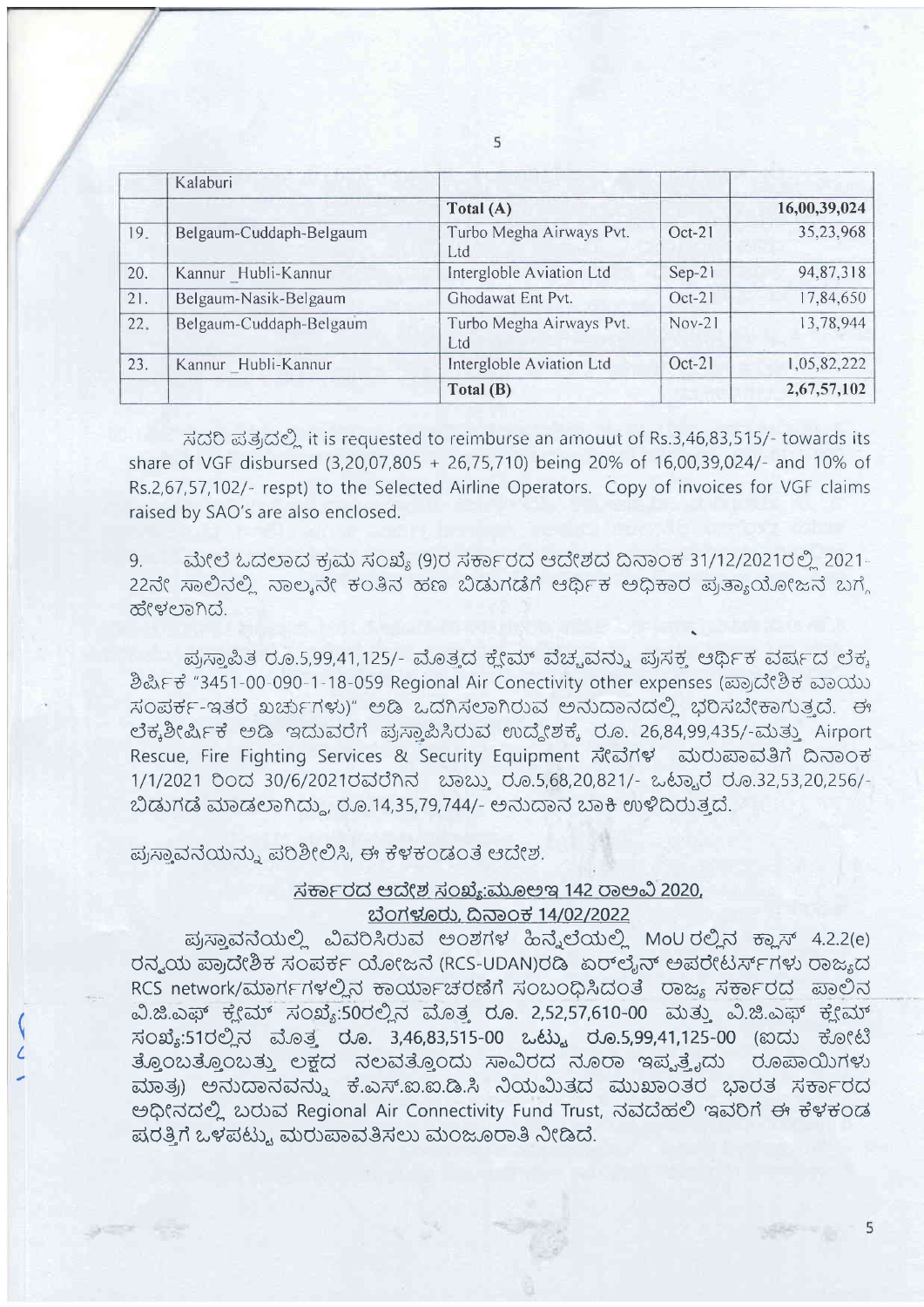ಅ) ಸರ್ಕಾರದ ಅಧಿಸೂಚನೆ ದಿನಾಂಕ 28/04/2017ರನ್ನಯ ಹಾಗೂ ಉಡಾನ್ ಯೋಜನೆಯಡಿಯಲ್ಲಿನ ಕೇಂದ್ರ ನಾಗರೀಕ ವಿಮಾನಯಾನ ಮಂತ್ರಾಲಯ ಮತ್ತು ಭಾರತೀಯ ವಿಮಾನ ನಿಲ್ದಾಣ ಪ್ರಾಧಿಕಾರ (ಎಎಐ) ಇವರು ರಾಜ್ಯ ಸರ್ಕಾರದೊಂದಿಗೆ ಮಾಡಿಕೊಂಡಿರುವ ದಿನಾಂಕ 20/04/2017び ಒಪ್ಪಂದದ ಅನುಸಾರ ಕ್ರಮವಹಿಸುವುದು ಹಾಗೂ ಬಿಡುಗಡೆಗೂ ಮುನ್ನ ಪರಿಶೀಲಿಸಿ, ನಂತರ ಬಿಡುಗಡೆ ಮಾಡತಕ್ಕದ್ದು.

ಆ) ಬಿಡುಗಡೆ ಮಾಡಲಾದ ಅನುದಾನಕ್ಕೆ ಬಳಕೆ ಪ್ರಮಾಣ ಪತ್ರವನ್ನು ಕೂಡಲೇ ಸಲ್ಲಿಸತಕ್ಕದ್ದು ಹಾಗೂ ವಿಜಿಎಫ್ ಮೊತ್ತದ ಬಗ್ಗೆ ದಾಖಲಾತಿಗಳನ್ನು ಸರ್ಕಾರಕ್ಕೆ ಒದಗಿಸತಕ್ಕದ್ದು.

2. ಈ ವೆಚ್ಚವನ್ನು 2021-22 ನೇ ಸಾಲಿನ ಆಯವ್ಯಯದಲ್ಲಿ ಒದಗಿಸಿರುವ ಲೆಕ್ಕಶಿರ್ಷಿಕೆ "3451-00-090-1-18-059- ಪ್ರಾದೇಶಿಕ ವಾಯು ಸಂಪರ್ಕ -ಇತರೆ ಖರ್ಚುಗಳು" ರಡಿಯಲ್ಲಿ ಭರಿಸತಕ್ಕದ್ದು.

3. ಈ ಮೊತ್ತವನ್ನು ವ್ಯವಸ್ಥಾಪಕ ನಿರ್ದೇಶಕರು, ಕೆ.ಎಸ್.ಐ.ಐ.ಡಿ.ಸಿ. ನಿಯಮಿತ ಬೆಂಗಳೂರು ಇವರು ಪೇಯೀಸ್ ರಸೀದಿಯ ಮೂಲಕ ಸರ್ಕಾರದ ಅಧೀನ ಕಾರ್ಯದರ್ಶಿ-1, ಮೂಲಸೌಲಭ್ಯ ಅಭಿವೃದ್ಧಿ, ಬಂದರು ಮತ್ತು ಒಳನಾಡು ಜಲಸಾರಿಗೆ ಇಲಾಖೆ, ಇವರ ಮೇಲು ರುಜುವಿನೊಂದಿಗೆ ರಾಜ್ಯ ಹುಜೂರು ಖಜಾನೆ, ಬೆಂಗಳೂರು ಇಲ್ಲಿ ಸೆಳೆಯಲು ಅನುಮತಿಸಿದೆ.

4. ಈ ಆದೇಶವನ್ನು ಸರ್ಕಾರದ ಆದೇಶ ಸಂಖ್ಯೆ:ಆಇ 01 ಟಿಎಫ್ಪಿ 2021, ದಿನಾಂಕ 31/12/2021 ರಲ್ಲಿ ಸರ್ಕಾರದ ಅಪರ ಮುಖ್ಯ ಕಾರ್ಯದರ್ಶಿ / ಪ್ರಧಾನ ಕಾರ್ಯದರ್ಶಿ / ಕಾರ್ಯದರ್ಶಿಯವರಿಗೆ ನೀಡಿರುವ ಆರ್ಥಿಕ ಅಧಿಕಾರ ಪ್ರತ್ಯಾಯೋಜನೆಯನ್ನಯ ಹೊರಡಿಸಲಾಗಿದೆ

> ಕರ್ನಾಟಕ ರಾಜ್ಯಪಾಲರ ಆದೇಶಾನುಸಾರ ಮತ್ತು ಅವರ ಹೆಸರಿನಲ್ಲಿ

> > $(\omega \pi \omega \omega \omega)$

ಸರ್ಕಾರದ ಅಧೀನ ಕಾರ್ಯದರ್ಶಿ-1, ಮೂಲಸೌಲಭ್ಯ ಅಭಿವೃದ್ಧಿ, ಬಂದರುಗಳು ಮತ್ತು ಒಳನಾಡು ಜಲಸಾರಿಗೆ ಇಲಾಖೆ,

6

ಇವರಿಗೆ:

- 1. ಪ್ರಧಾನ ಮಹಾಲೇಖಪಾಲರು (ಆಡಿಟ್-1,2,3A & E), ಪ್ರಧಾನ ಮಹಾಲೇಖಪಾಲರ ಕಛೇರಿ, ಎಎಡಿ ಸೆಕ್ಷನ್, ಕೆ.ಪಿ.ಎಸ್.ಸಿ.ಕಛೇರಿ ಎದುರು, ಬೆಂಗಳೂರು.
- 2. ವ್ಯವಸ್ಥಾಪಕ ನಿರ್ದೇಶಕರು, ಕೆ.ಎಸ್.ಐ.ಐ.ಡಿ.ಸಿ, ಖನಿಜ ಭವನ, ರೇಸ್ ಕೋರ್ಸ್ ರಸ್ತೆ, ಬೆಂಗಳೂರು.
- 3. ಆಯುಕ್ತರು/ನಿರ್ದೇಶಕರು, ಖಜಾನೆ ಇಲಾಖೆ, ಕೆ.ಪಿ ಸಿಎಲ್ ಕಟ್ಟಡ, ಬೆಂಗಳೂರು.
- 4. ಯೋಜನಾ ನಿರ್ದೇಶಕರು, ಖಜಾನೆ-2, ಗಾಂಧಿನಗರ, ಬೆಂಗಳೂರು.
- 5. ಅಪರ ನಿರ್ದೇಶಕರು, ರಾಜ್ಯ ಹುಜೂರು ಖಜಾನೆ, ನೃಪತುಂಗ ರಸ್ತೆ, ಬೆಂಗಳೂರು.
- 6. ಹಿರಿಯ ನಿರ್ದೇಶಕರು, ಯೋಜನೆ ಹಾಗೂ ಸಂಪನ್ಮೂಲ ವಿಭಾಗ, ಯೋಜನೆ ಕಾರ್ಯಕ್ರಮ, ಸಂಯೋಜನೆ ಹಾಗೂ ಸಾಂಖ್ಯಿಕ ಇಲಾಖೆ, ಬೆಂಗಳೂರು.
- 7. ಸರ್ಕಾರದ ಅಧೀನ ಕಾರ್ಯದರ್ಶಿ, ಆರ್ಥಿಕ ಇಲಾಖೆ (ವೆಚ್ಚ-1,) ವಿಧಾನ ಸೌಧ, ಬೆಂಗಳೂರು.